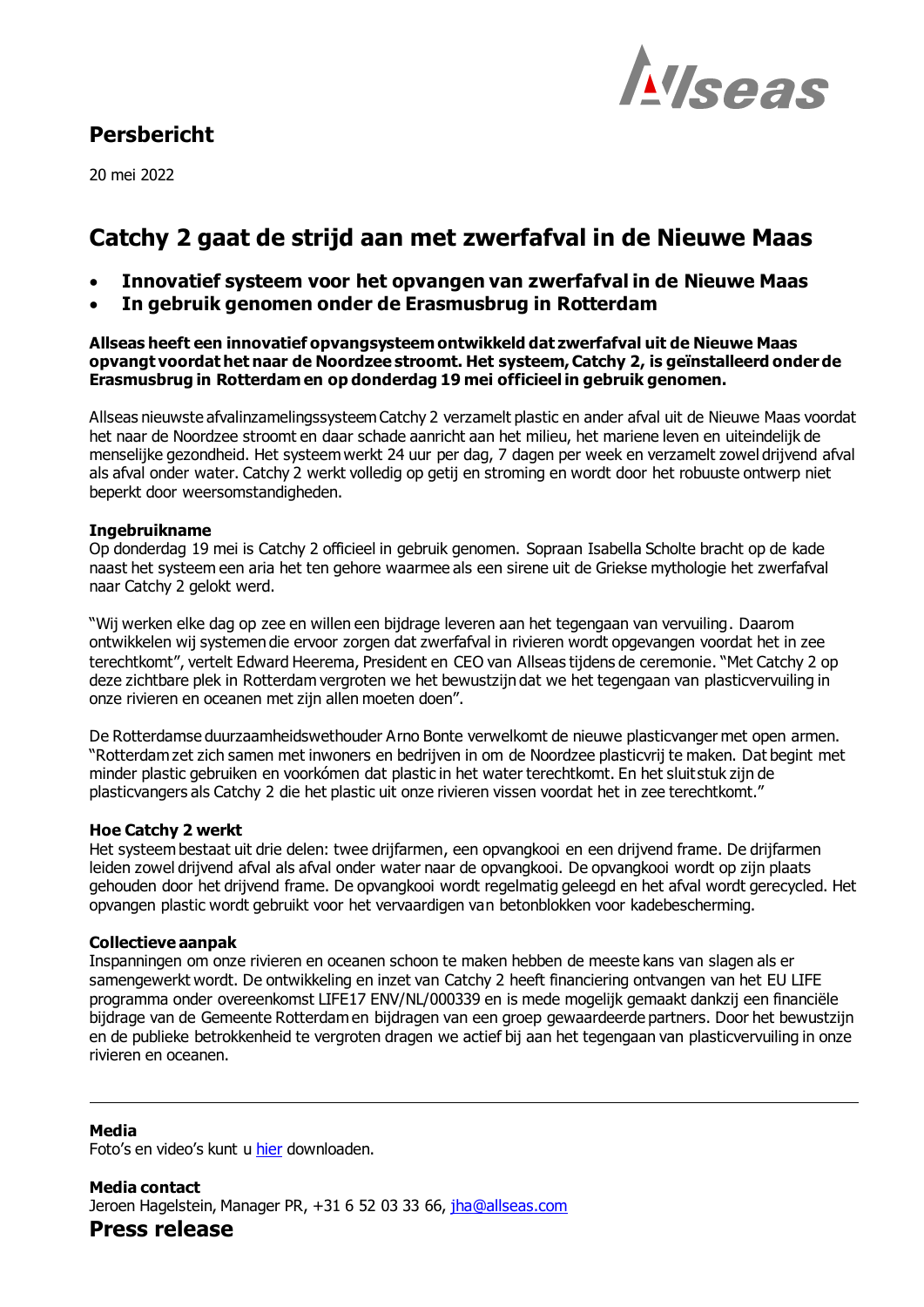

20 May 2022

# **Catchy 2 takes up the fight with trash in the Nieuwe Maas River**

- **Innovative waste collection system in the Nieuwe Maas river**
- **Installed under the Erasmus Bridge in Rotterdam**

**Allseas has developed an innovative collection system to catch waste in the Nieuwe Maas before it flows out into the North Sea. Installed under the Erasmus Bridge in Rotterdam, the system, Catchy 2, was officially launched on Thursday 19 May.**

Allseas' latest waste collection system Catchy 2 accumulates plastics and other trash from the Nieuwe Maas River before it flows out into the North Sea and ultimately our oceans, threatening the environment, marine life and human health. Located under Rotterdam's Erasmus Bridge, the system operates 24 hours a day, 7 days a week, collecting both floating and submerged waste. Catchy 2 works entirely on tide and current, and thanks to its robust design is not limited by weather conditions.

#### **System launch**

Catchy 2 was officially launched on Thursday 19 May. Soprano Isabella Scholte performed an aria on the quayside next to the system, which lured litter to Catchy 2 like a siren from Greek mythology.

"Working every day at sea, we are committed to the effort to clean our oceans by developing systems to collect waste in rivers and waterways before it can spread to our oceans", says Edward Heerema, President and CEO of Allseas at the ceremony. "With Catchy 2 at this central location in Rotterdam, we are raising awareness that reducing plastic pollution in our rivers and oceans require a collective approach if they are to succeed."

The Rotterdam Vice Mayor for Sustainability Arno Bonte welcomes the new plastic catcher with open arms. "Rotterdam is committed to making the North Sea plastic-free, together with residents and businesses. That starts with using less plastic and preventing plastic from ending up in the water. The final link in the chain are plastic catchers like Catchy 2, which collect plastics in our rivers before it ends up in the sea."

#### **How Catchy 2 works**

The system comprises three key components: two floating booms, a collection cage and a floating frame. The booms guide waste floating on and below the surface into the collection cage. The collection cage is held in place by the floating frame. When full, the cage is emptied and the waste recycled. Collected plastic is used for the production of concrete blocks for quay protection.

#### **Collective approach**

Efforts to clean our rivers and oceans require a collective approach if they are to succeed. The development and deployment of Catchy 2 has received funding from the EU's LIFE programme under LIFE17 ENV/NL/000339 and made possible thanks to a financial contribution from the Municipality of Rotterdam and contributions from a group of valued partners. By raising awareness and increasing public involvement, we can actively contribute to the mission to rid our rivers and oceans of plastic pollution.

#### **Media**

Photos and videos can be downloaded [here.](https://allseas-my.sharepoint.com/:f:/p/jha/EuBH4OweFtpHgixkVoiPIbcBT1Dnp7_XtHbln3gEuPAmOA?e=ap7Zdf)

**Media contact** Jeroen Hagelstein, Manager PR, +31 6 52 03 33 66, jha@allseas.com